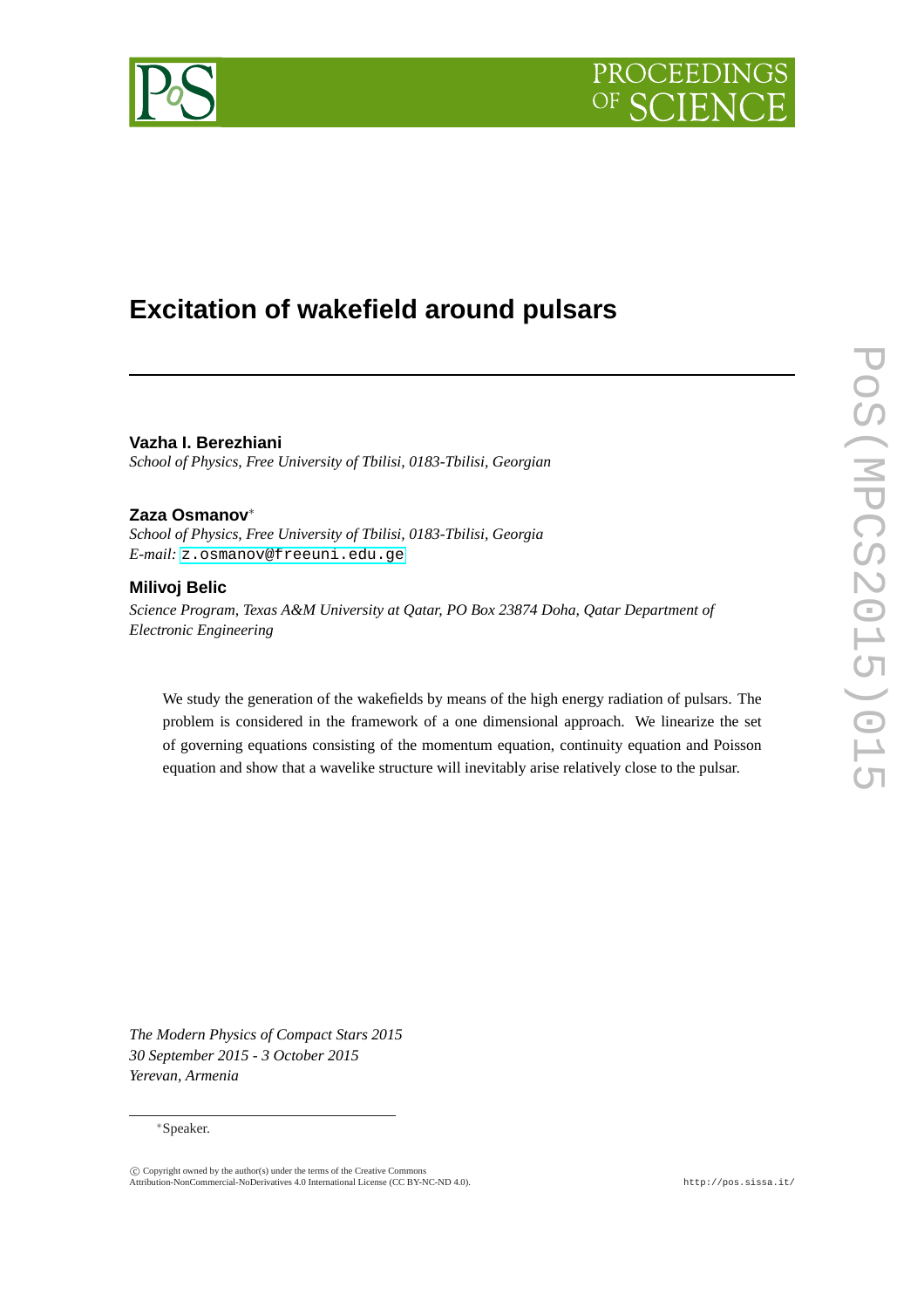#### <span id="page-1-0"></span>**1. Introduction**

It is strongly believed that media around pulsars are efficiently perturbed by their powerful high energy emission, which in turn is directly related to the neutron star's rotation. The total energy of these objects can provide is  $W_{\text{tot}} = I\Omega^2/2$ , where  $I = 2MR_\star^2/5$  is pulsar's moment of inertia,  $M\approx 1.5\times M_\odot$  and  $R_\star\approx 10^6$ cm are pulsar's mass and radius respectively,  $M_\odot\approx 2\times 10^{33}$  g is the solar mass,  $\Omega = 2\pi/P$  is the angular velocity of rotation and P is the corresponding period. It is evident that the rotational energy budget of the pulsar increases for rapidly rotating objects and for millisecond pulsars this might become very large. Indeed, by applying the typical parameters of millisecond pulsars, one can see that this energy is of the order of

$$
W_{\text{tot}} \approx 2.4 \times 10^{52} \times \left(\frac{P}{0.01s}\right)^{-2} \times \left(\frac{M}{1.5M_{\odot}}\right) \text{ ergs.}
$$
 (1.1)

As we see, if even a tiny fraction of  $W_{\text{tot}}$  is transformed into radiation, its role might be significant.

It is well known from observations that all pulsars slows down, which in turn means that their released rotational energy can strongly influence their overall emission pattern. The corresponding parameter is called the slow down rate  $\dot{P} \equiv dP/dt < 0$ . It is straightforward to estimate the energy released in unit of time (slow-down luminosity)  $L_{sd} \equiv W_{tot} = I\Omega|\dot{\Omega}|$ , where  $\dot{\Omega} \equiv d\Omega/dt = -2\pi \dot{P}/P^2$ 

$$
L_{\rm sd} \approx 9.5 \times 10^{38} \times \left(\frac{P}{0.01 \,\rm s}\right)^{-3} \times \left(\frac{\dot{P}}{10^{-13} \,\rm s\,s^{-1}}\right) \times \left(\frac{M}{1.5 M_{\odot}}\right) \,\rm ergs\,s^{-1}.\tag{1.2}
$$

As we see, even if a tiny fraction of this huge amount of power transforms into that of emission one might have interesting consequences. It is commonly assumed that on average only 1% of rotational energy is converted to radiation, therefore its luminosity is given by

$$
L \approx 9.5 \times 10^{36} \times \left(\frac{\kappa}{0.01}\right) \times \left(\frac{P}{0.01 \text{ s}}\right)^{-3} \times \left(\frac{\dot{P}}{10^{-13} \text{ s s}^{-1}}\right) \times \left(\frac{M}{1.5 M_{\odot}}\right) \text{ ergs s}^{-1}.
$$
 (1.3)

where we have taken into account the expression for the bolometric luminosity  $L \approx \kappa L_{sd}$ , where  $\kappa$ is the fraction of the rotational energy that is converted into radiation. Such a huge radiation power will inevitably undergo the overall pattern around a pulsar and since the radiated energy is very high such a pattern probably might be seen also on distant regions from the central object - thus in the nebular structure.

Apart from the astrophysical example of pulsars discussed above, it is clear that similar physics is encountered in the interactions of strong electromagnetic pulses with plasma in laboratory. In particular, Tajima & Dawson [\[1\]](#page-7-0) considered short laser radiation and its effect on plasmas. The authors examined radiation with power density of the order of  $10^{18}$ W/cm<sup>2</sup> irradiating a plasma with particle number densities of the order of  $10^{18}$ cm<sup>-3</sup> [\[1\]](#page-7-0). The group velocity of the electromagnetic radiation is given by  $\overline{a}$ 

$$
\upsilon_g^{EM} = c \left( 1 - \frac{\omega_p^2}{\omega^2} \right)^{1/2} < c,\tag{1.4}
$$

where  $\omega_p \equiv$  $\mathcal{L}$  $4\pi n_0 e^2/m$  is the plasma frequency,  $n_0$  is the number density of plasma particles, *e* and  $m$  are respectively the charge and mass of an electron and  $\omega$  is the photon frequency. According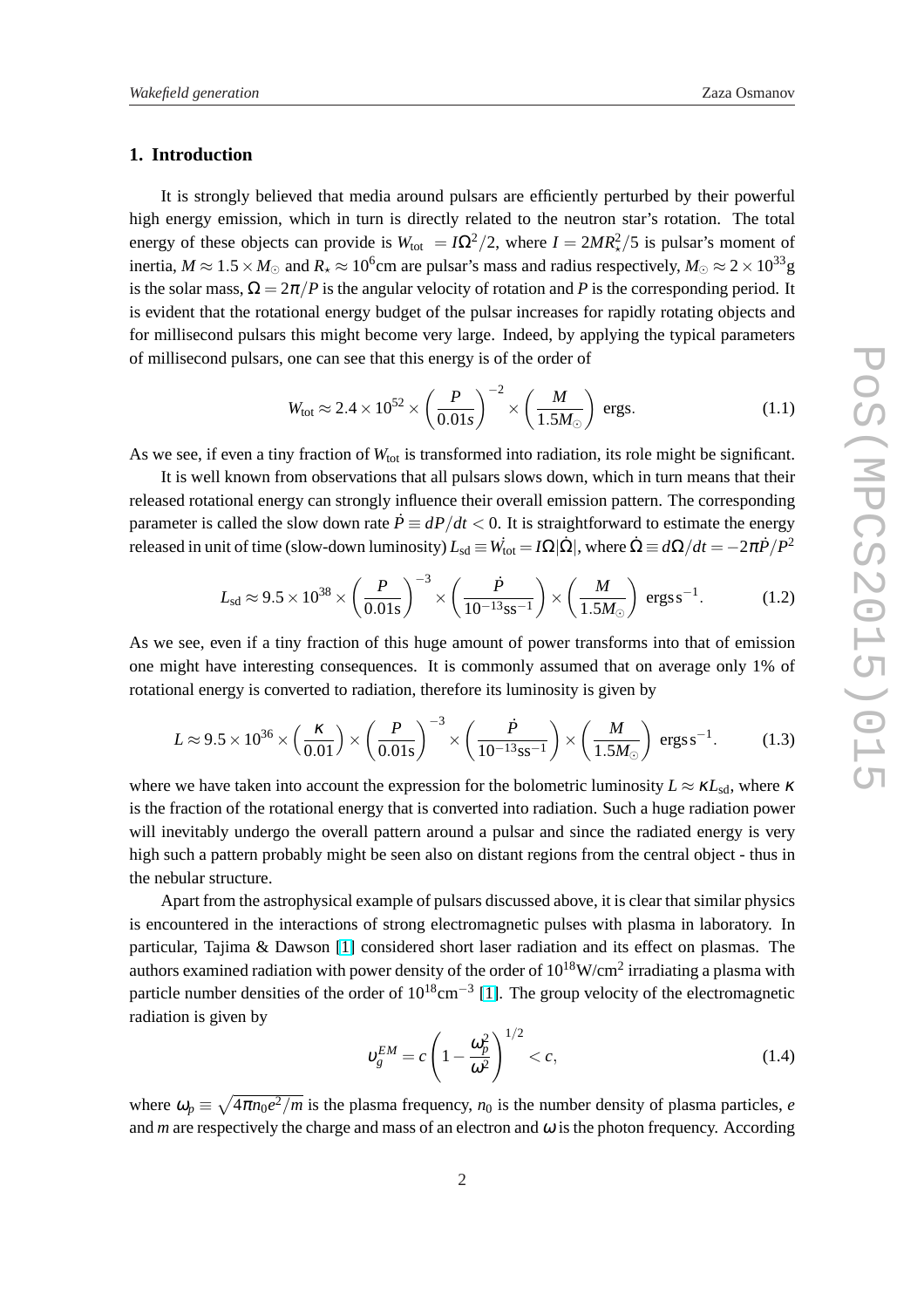<span id="page-2-0"></span>to Ref. [\[1\]](#page-7-0) the interaction of the radiation with the group velocity [\(1.4\)](#page-1-0) with plasma creates a wakefield with the phase velocity

$$
\upsilon_p = \frac{\omega_p}{k_p} = \upsilon_g^{EM},\tag{1.5}
$$

where  $k_p$  is the wave-number of the plasmon. From Eq. (1.5) it is evident that the Lorentz factor of the plasmon is of the order of  $\gamma \approx \omega/\omega_p$ , which, as we will see later, could be very large in the realistic astrophysical scenarios. As explained in Ref. [\[1\]](#page-7-0) the electromagnetic waves lead to transverse oscillations of electrons. In the nonrelativistic limit the corresponding average energy of oscillations might be estimated as to be

$$
\langle \Delta W_T \rangle \approx \frac{e^2}{2m\omega^2} \langle E_y^2 \rangle, \tag{1.6}
$$

where  $E_y$  is the transverse component of the electric field. The momentum the electrons pick up is of the order of [\[1\]](#page-7-0)

$$
\langle \Delta p_x \rangle \approx \frac{\langle \Delta W_T \rangle}{c}.
$$
 (1.7)

During the time duration of the pulse,  $\tau$ , the electrons are displaced by the lengthscale  $\Delta x = \langle \Delta v_x \tau \rangle$ . After passing the pulse the charge separation pulls the electrons back and as a result the plasma oscillations are generated. Due to propagation of the excited wakefield the electrons are trapped and accelerated. In the rest frame of plasmons the electrons gain energy,  $W \approx e\phi$ , which in the lab frame transforms to [\[1\]](#page-7-0)

$$
W_{max} \approx 2\gamma^2 \varphi, \tag{1.8}
$$

where  $\varphi$  is the potential in the wake. From Eq. (1.8) it is evident that the wakefield might efficiently accelerate particles. The authors of Ref. [\[1\]](#page-7-0) have shown that short duration pulses of electromagnetic radiation might efficiently induce the Langmuir waves.

On the other hand, unlike the laboratory processes, in astrophysical situations radiation of astrophysical sources is characterized by a broad band emission. Despite this difference the major mechanism of wakefield generation still works, because during the interaction of very high energy radiation with plasma particles the ions and lighter electrons behave differently. This difference will inevitably lead to charge separation creating an electrostatic field, which in turn will act on the particles. The interaction of high intensity (of the order of  $10^{27}$  ergs cm<sup>-2</sup>s<sup>-1</sup>) radiation with plasmas having density *n* has been studied by Zampieri et al. [\[2\]](#page-8-0). To study the interaction of high energy radiation with the plasma particles the authors considered the following equations

$$
\gamma_e \frac{d}{dt} (\gamma_e m_e v_e) = -\gamma_e Z e E + F_{\text{rad}}, \qquad (1.9)
$$

$$
\gamma_i \frac{d}{dt} (\gamma_i m_i v_i) = \gamma_i Z e E, \qquad (1.10)
$$

where by  $\gamma_e$  and  $m_e$  denote the Lorentz factor and mass of electrons and  $\gamma_i$  and  $m_i$  are the same quantities for ions,  $v_{e,i}$  are their velocities, *Z* is the atomic number of ions, *E* is the induced electric field and

$$
F_{\rm rad} = -\int \frac{\varepsilon_1 \mu_1 - \varepsilon \mu}{c} \gamma_e \left(1 - \frac{v_e}{c} \mu\right) \frac{I_\varepsilon}{\varepsilon} \frac{d\sigma}{d\Omega_s} d\varepsilon d\Omega d\Omega_s, \tag{1.11}
$$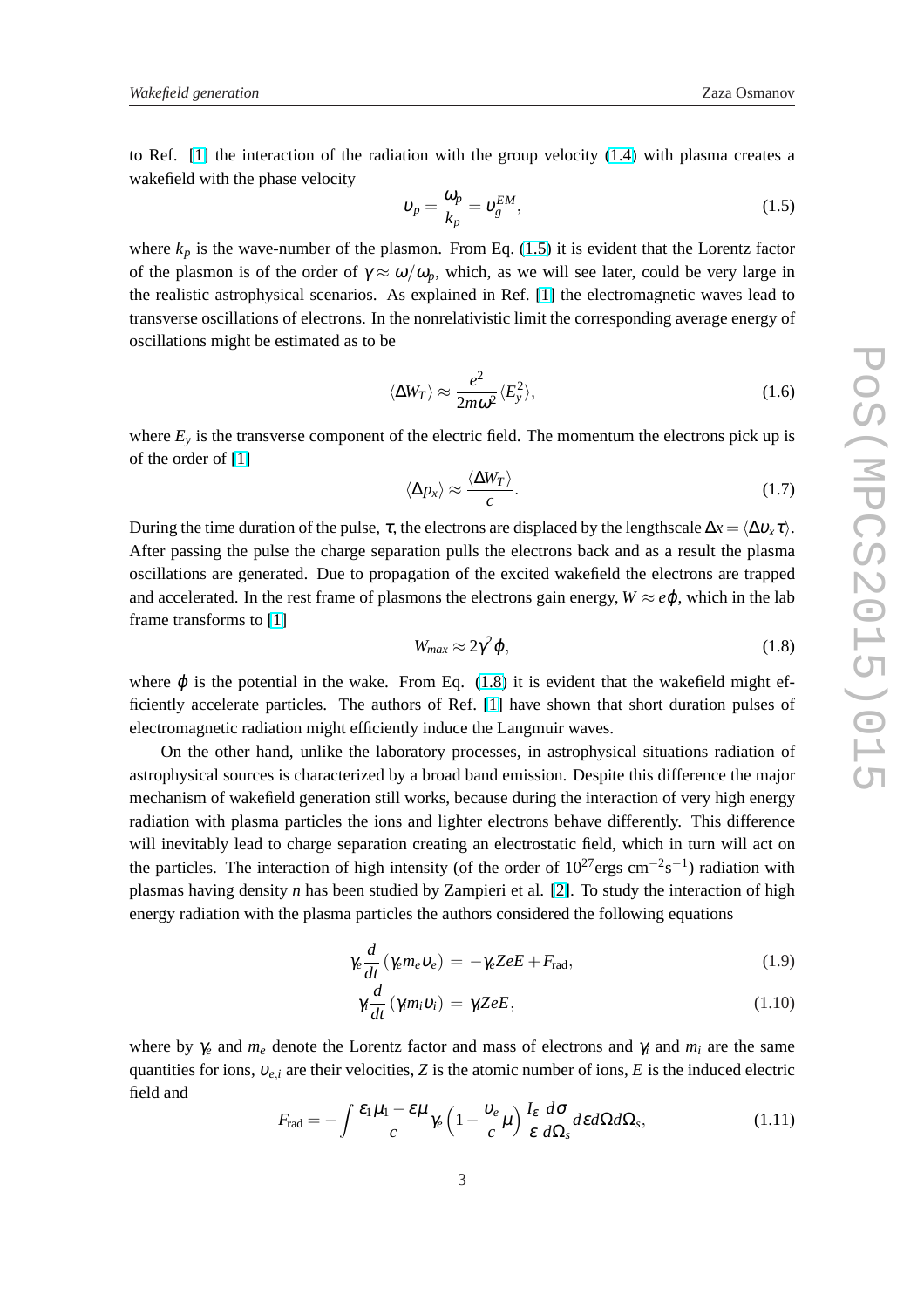is the radiative force acting on electrons,  $I_{\varepsilon}$  is the specific intensity of radiation,  $\Omega$  denotes the solid angle subtended by the astrophysical source and  $\Omega_s$  is the solid angle over the scattering angle,  $\varepsilon$  and  $\varepsilon_1$  are the energies of photons in the laboratory frame (LF) of reference,  $\mu$  ( $\mu_1$ ) are cosines of angles between radial and incident directions respectively and  $d\sigma/d\Omega$  is the Klein-Nishina differential cross section [\[8\]](#page-8-0). By applying the Gauss's law,  $E = 4\pi Ze n\Delta x$ , where *n* is the number density of charges and  $\Delta x = r_e - r_i$  is the charge separation the authors reduce the system of equations  $(1.9)-(1.11)$  $(1.9)-(1.11)$  to

$$
\frac{d^2x_e}{dt^2} = -\frac{4\pi Z^2 e^2 n}{m_e} \Delta x + \frac{\sigma_T F}{m_e c},
$$
\n(1.12)

$$
\frac{d^2x_i}{dt^2} = \frac{4\pi Z^2 e^2 n}{m_i} \Delta x,\tag{1.13}
$$

where  $F \equiv L/4\pi r_e^2$  is the radiation intensity and  $\sigma_T \approx 6.65 \times 10^{-25}$ cm<sup>2</sup> is the Thomson cross section. **By solving and analyzing these equations the authors have argued that radiationinduced electric field might efficiently influence the maximum energy of plasma particles.**

The generation of wakefield has been considered in a series of works. Gorbunov & Kirsanov [\[3\]](#page-8-0) have examined the nonlinear excitation of longitudinal electrostatic waves in plasmas. These authors studied a set of equations governing the process of wakefield excitation by applying the hydrodynamic equation

$$
\frac{\partial p_{\perp}}{\partial t} + v \frac{\partial p_{\perp}}{\partial x} = eE - \frac{e}{c} v_{\parallel} B \tag{1.14}
$$

and two Maxwell's equations

$$
\frac{\partial E}{\partial x} = -\frac{1}{c} \frac{\partial B}{\partial t},\tag{1.15}
$$

$$
\frac{\partial B}{\partial x} = -\frac{1}{c} \frac{\partial E}{\partial t} + \frac{4\pi e}{c} n v_{\perp},\tag{1.16}
$$

where  $v_{\perp}$  and  $v_{\parallel}$  are the transverse and longitudinal velocity components of electrons and  $p_{\perp}$  is the corresponding transverse component of momentum. Assuming that the transverse velocity is given by

$$
\upsilon_{\perp}(x,t) = \frac{1}{2} \left[ a(\chi)e^{-i\omega t + ikx} + a^*(\chi)e^{i\omega t - ikx} \right],
$$
\n(1.17)

where the dispersion relation is  $\omega^2 = k^2c^2 + \omega_p^2$  and  $\chi = x - v_g t$ , where  $v_g$  is the group velocity of the wave, the authors find from Eqs.  $(1.14)-(1.17)$  the following low frequency perturbation

$$
\frac{\delta n_0}{n_0} = \frac{1}{4v_g^2} \left( 1 - 2\sin^2 \left[ k_p \left( \frac{\chi}{2} - \frac{L}{4} \right) \right] \right),\tag{1.18}
$$

for  $L/2 > \chi > -L/2$  and

$$
\frac{\delta n_0}{n_0} = \frac{1}{2v_g^2} \sin(k_p \chi) \sin\left(\frac{k_p L}{2}\right),\tag{1.19}
$$

for  $\chi < -L/2$ , where  $k_p = \omega_p/v_g$ . On the basis of these results Gorbunov & Kirsanov [\[3\]](#page-8-0) showed that the wakefield excited behind the packet can strongly affect particle acceleration. They argued that particles injected into the plasma are accelerated quite efficiently. The change in the sign of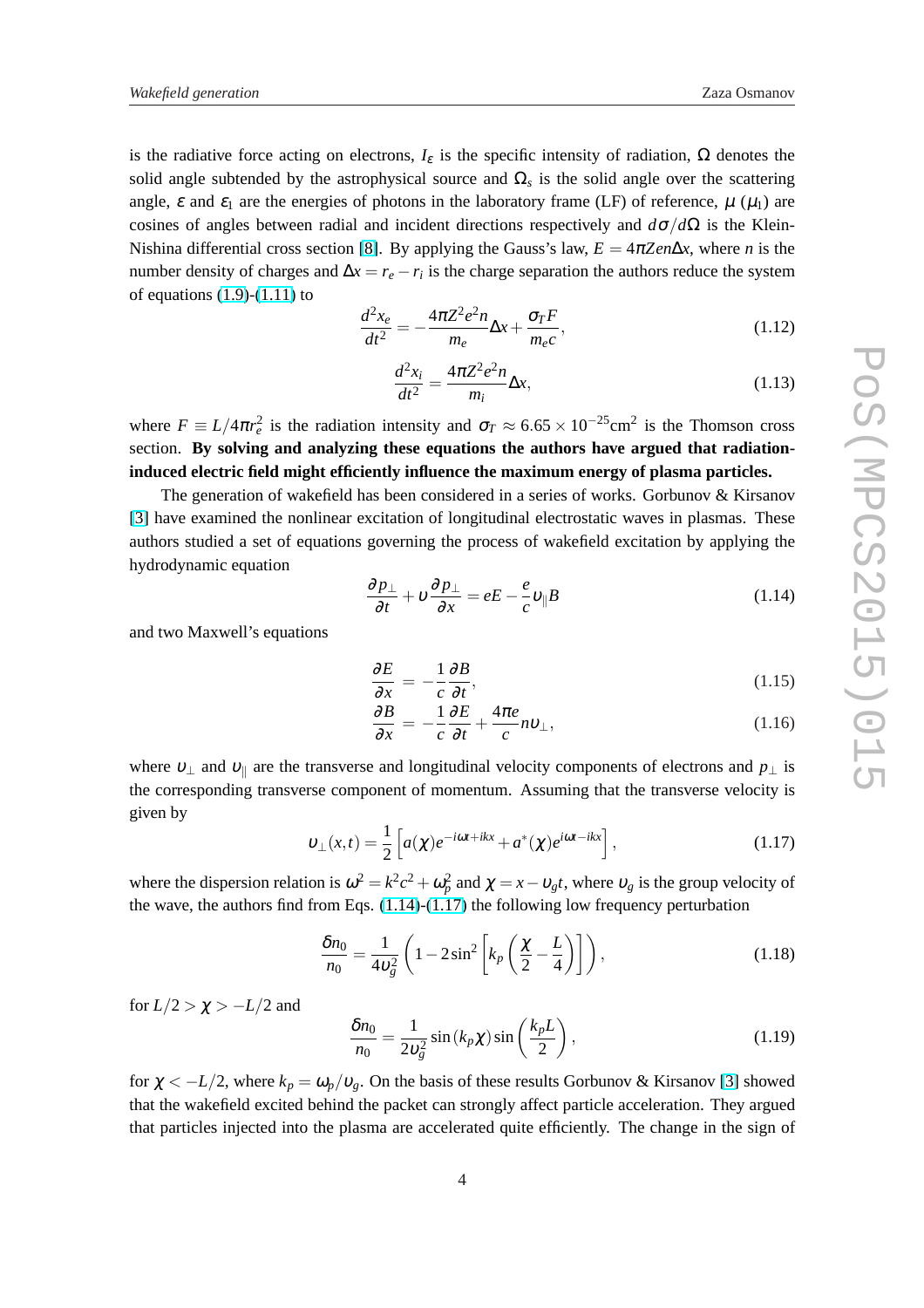electric field leads to a deceleration phase. The overall effect is that the electrons trapped in the wakefield region have maximal energy given by

$$
\varepsilon_{max} = \varepsilon_0 \gamma \frac{eE}{m_e \omega_p c} \left( 1 + \left[ 1 + \frac{2m_e k_p}{eE\gamma} \right]^{1/2} \right),\tag{1.20}
$$

where  $\varepsilon_0$  is the initial energy of electrons,  $e$  is the elementary charge.

In Ref. [\[4\]](#page-8-0) the authors have examined the case of relativistic intense pulse. To study the role of linearly polarized electromagnetic waves on the ambient plasma these authors considered the equation governing the evolution of a dimensionless vector potential,  $A \equiv p_{\perp}/mc$ , describing the pulse  $A = 0.5[a(\chi, t) \exp(-e\omega_0 t + ik_0 \chi) + c.c.]$ , where  $k_0$  is the wave vector of radiation and  $\omega_0^2 = k_o^2 c^2 - \omega_p^2$ ,  $\chi = x - v_g t$ ,  $v_g = c^2 k_0/\omega_0$ . This equation, given by Ref. [\[4\]](#page-8-0), reads

$$
2i\omega_0 \frac{\partial a}{\partial t} + \frac{\omega_p^2}{\omega_0^2} c^2 \frac{\partial^2 a}{\partial \chi^2} + 2\nu_g \frac{\partial a}{\partial t \partial \chi} = -\omega_p^2 \frac{\psi_0}{1 + \psi_0} a,\tag{1.21}
$$

$$
\frac{d^2\psi_0}{d\chi^2} - k_p^2 \frac{1+|a|^2/2 - (1+\psi_0)^2}{2(1+\psi_0)^2} = 0,
$$
\n(1.22)

where, as above,  $k_p = \omega_p/v_g$  and  $\psi_0$  is the low frequency component of the potential. A laser pulse with a wavelength of the order of  $10\mu$ m and intensity  $10^{17}$ W/cm<sup>2</sup> having an edge length of 0.1ps was considered. Using Eqs. (1.21) and (1.22) it was shown that the pulse will accelerate the electrons up to eneregies 1 GeV over a distance 50 cm in a plasma medium with number density of the order of  $10^{15}$ cm<sup>-3</sup>.

The problem of generation of wakefield has been examined by Berezhiani & Murusidze in Ref. [\[5\]](#page-8-0) . To address this problem the authors used the Maxwell's equations in combination with the equations of motion and derived the following equation for electron momentum

$$
\frac{\partial^2 p}{\partial t^2} - \Delta p + \nabla (\nabla \cdot p) + \frac{\partial}{\partial t} \nabla \sqrt{1 + p^2} + \frac{p}{\sqrt{1 + p^2}} \left[ 1 + \partial (\nabla \cdot p) / \partial t + \Delta \sqrt{1 + p^2} \right] = 0, \quad (1.23)
$$

which for the transparent plasma medium reduces to

$$
\frac{d^2y}{dx^2} = \frac{1}{2} \left( \frac{\gamma_{\perp}^2}{y^2} - 1 \right),\tag{1.24}
$$

where  $\gamma_{\perp}^2 = 1 + p_{\perp}$ ,  $x = k_p(z - ct)$ ,  $y =$  $\mathcal{L}$  $\gamma_{\perp}^2 + p_{\parallel}^2 - p_{\parallel} = 1 + \Phi$  and  $\Phi \approx e\Phi/mc^2$  is the dimensionless potential. By analyzing Eq.  $(1.24)$  it was shown that the maximum increase of energy of trapped electrons is given by

$$
\Delta E = 2\gamma_g^2 mc^2 \Delta \Phi_{max},\tag{1.25}
$$

where  $\gamma_g =$ ¡  $1-v_g^2/c^2$ )<sup>-1/2</sup>. Therefore, Berezhiani & Murusidze [\[5\]](#page-8-0) have shown that longitudinal oscillations with relativistic phase velocities lead to the excitation of the wakefield.

Finally, we note that Sprangle et al. [\[6\]](#page-8-0) developed a nonlinear theory of laser-plasma interactions and studied the relativistic optical guiding, nonlinear excitation of wakefields and generation of coherent harmonic radiation.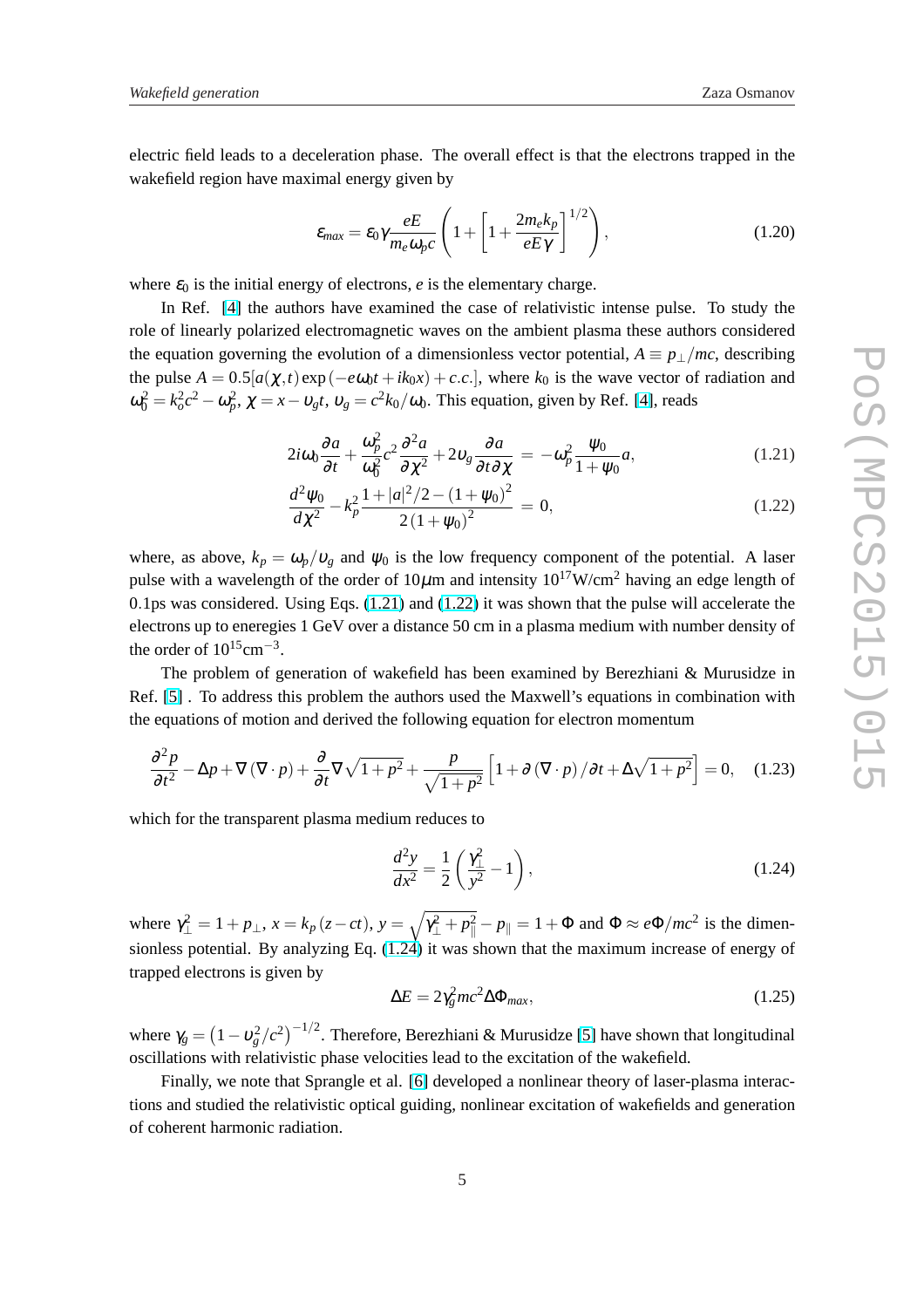<span id="page-5-0"></span>In this paper we consider the possibility of excitation of wakefields via the interaction of the pulsar high energy emission with plasma surrounding the pulsar. Generally speaking, pulsars are emitting in narrow channels, which in turn are rotating. Therefore any irradiated area surrounding the pulsar experiences the radiation pressure periodically, which can lead to generation of wakefields.

The structure of the paper is as follows. In Sec. II we develop an analytical method for studying the generation of wakefields in media, periodically irradiated by the pulsar's high-energy emission. In Sec. III we present our results and summarize them in the Sec. IV.

#### **2. Theoretical background**

In this section we consider the set of equations which govern the generation of wakefields. In the framework of our model this structure is formed due to the high-energy radiation pressure of a pulsar. On the other hand this pressure is created by means of the Compton interaction of radiation photons and electrons in the medium surrounding the neutron star. The corresponding energy of scattered electrons has the following form (see Ref. [\[7\]](#page-8-0))

$$
\varepsilon_1' = \frac{\varepsilon'}{1 + (\varepsilon'/mc^2)(1 - \cos \chi')},\tag{2.1}
$$

where  $\varepsilon'$  and  $\varepsilon'_1$  are the photon energies before and after scattering respectively in the rest frame of the electron, *m* is its mass, *c* is the speed of light and  $\chi'$  is the angle between the incident and scattered photon directions.

In the framework of the Thomson scattering,  $\varepsilon'_1 \approx \varepsilon'$ , Eq. [\(1.11\)](#page-2-0) reduces to [\[2\]](#page-8-0)

$$
F_{\text{rad}} = \sigma_T \frac{F}{c},\tag{2.2}
$$

where  $F$  is given by

$$
F = \int I_{\varepsilon} \mu d\varepsilon d\Omega = \frac{L}{4\pi r^2 (1 - \cos[\theta/2])},
$$
\n(2.3)

where it has been taken into account that each radiation channel carries half of the luminosity. The corresponding solid angle of the cone is  $2\pi (1-\cos[\theta/2])$  and  $\theta$  is the opening angle of the radiation cone.

The system of equations governing the generation of wakefields consists of the momentum equation [\[3\]](#page-8-0)

$$
\frac{\partial v_{\parallel}}{\partial t} + v_{\parallel} \frac{\partial v_{\parallel}}{\partial x} = -\frac{e}{m} \frac{\partial \varphi}{\partial x} + f_{\text{rad}},
$$
\n(2.4)

the continuity equation

$$
\frac{\partial n}{\partial t} + \frac{\partial}{\partial x} \left( n v_{\parallel} \right) = 0, \tag{2.5}
$$

and the Poisson equation

$$
\frac{\partial^2 \varphi}{\partial x^2} = -4\pi e (n - n_0), \qquad (2.6)
$$

where  $v_{\parallel}$  is the velocity component parallel to the *x*-axis,  $\varphi$  denotes the charge separation potential,  $f_{\text{rad}} = F_{\text{rad}}/m$ , *n* is the electron's number density and  $n_0$  is the unperturbed number density.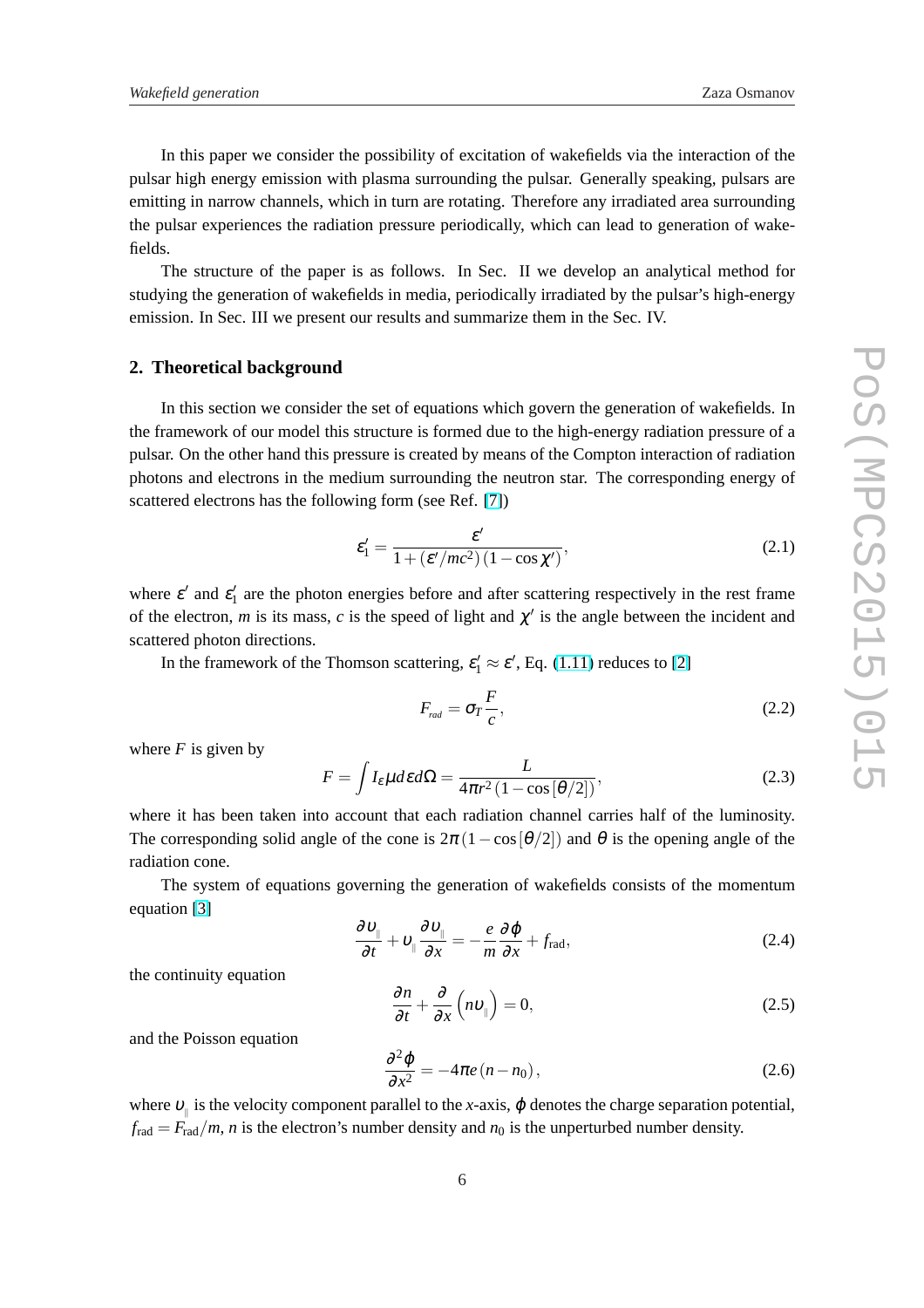We solve the problem of generation of the wakefield by linearizing the governing equations, which might be easily reduced to

$$
\frac{\partial^2 \delta n}{\partial t^2} + \omega_p^2 \delta n = -n_0 \frac{\partial f_{\text{rad}}}{\partial x},\tag{2.7}
$$

where by  $\delta n$  we denote the density perturbation.

Since the excited modes are traveling waves it is convenient to introduce the variable  $\xi \equiv$  $x - ct$ , which leads to the following form of the poisson equation

$$
\frac{\partial^2 \varphi}{\partial \xi^2} = -4\pi e \delta n. \tag{2.8}
$$

By applying this expression to Eq. (2.7) one gets

$$
\frac{\partial^4 \varphi}{\partial \xi^4} + \frac{\omega_p^2}{c^2} \frac{\partial^2 \varphi}{\partial \xi^2} = \frac{m \omega_p^2}{ec^2} \frac{\partial f_{\text{rad}}}{\partial \xi},\tag{2.9}
$$

which straightforwardly can be reduced to

$$
\frac{\partial^2 \varphi}{\partial \xi^2} + \frac{\omega_p^2}{c^2} \varphi = \frac{m \omega_p^2}{ec^2} \int f_{\text{rad}}(\xi) d\xi. \tag{2.10}
$$

By assuming that  $f_{rad}(\xi)$  is a step-like function, the solution of Eq. (2.10) can be expressed as follows

$$
\varphi(\beta) = \frac{m f_{\text{rad},0} \xi_0}{e} \left[ 1 - \frac{\sin \alpha}{\alpha} \cos \left( \alpha \{\beta - 1\} \right) - \frac{1 - \cos \alpha}{\alpha} \sin \left( \alpha \{\beta - 1\} \right) \right],\tag{2.11}
$$

where  $f_{\text{rad},0}$  is the radiation reaction force,  $\xi_0 = c\theta/\Omega$ ,  $\alpha = \omega_p \xi_0/c$  and  $\beta = \xi/\xi_0$ .

#### **3. Discussion**

We now examine generation of wakefields inside the nebula around a pulsar. For this purpose we consider the Crab nebula parameters: mass  $M_{Nb} \sim 4M_{\odot}$  (see Ref. [\[9\]](#page-8-0)) and radius  $R_{Nb} \sim 1.7$ pc, which thus define the average number density of matter  $n_{Nb} \sim 3M_{Nb}/4\pi R_{Nb}^3 \sim 8 \text{ cm}^{-3}$ . We will assume below that escaping particles do not change the average density of the Crab nebula. The Goldreich-Julian number density is given by [\[10\]](#page-8-0)

$$
n_{GJ} = \frac{\Omega B_{st}}{2\pi e c} \times \left(\frac{R_{\star}}{r}\right)^3,\tag{3.1}
$$

where  $B_{\star} \approx 1.8 \times 10^{12} \times$ √  $\overline{PP}G$  is the surface magnetic field of the pulsar. On the other hand, outside the rotationally driven region (magnetosphere) the behaviour of magnetic field is 1/*r* (see Ref. [\[11\]](#page-8-0)), which leads to the following condition

$$
r \gg 1.2 \times 10^{-6} \times \left(\frac{P}{0.01s}\right)^{-5/2} \times \left(\frac{\dot{P}}{10^{-13} s s^{-1}}\right)^{1/2} \times \left(\frac{R_{\star}}{10^{6} cm}\right)^{3} \times \left(\frac{n_{_{Nb}}}{10 cm^{-3}}\right)^{-1} AU
$$
 (3.2)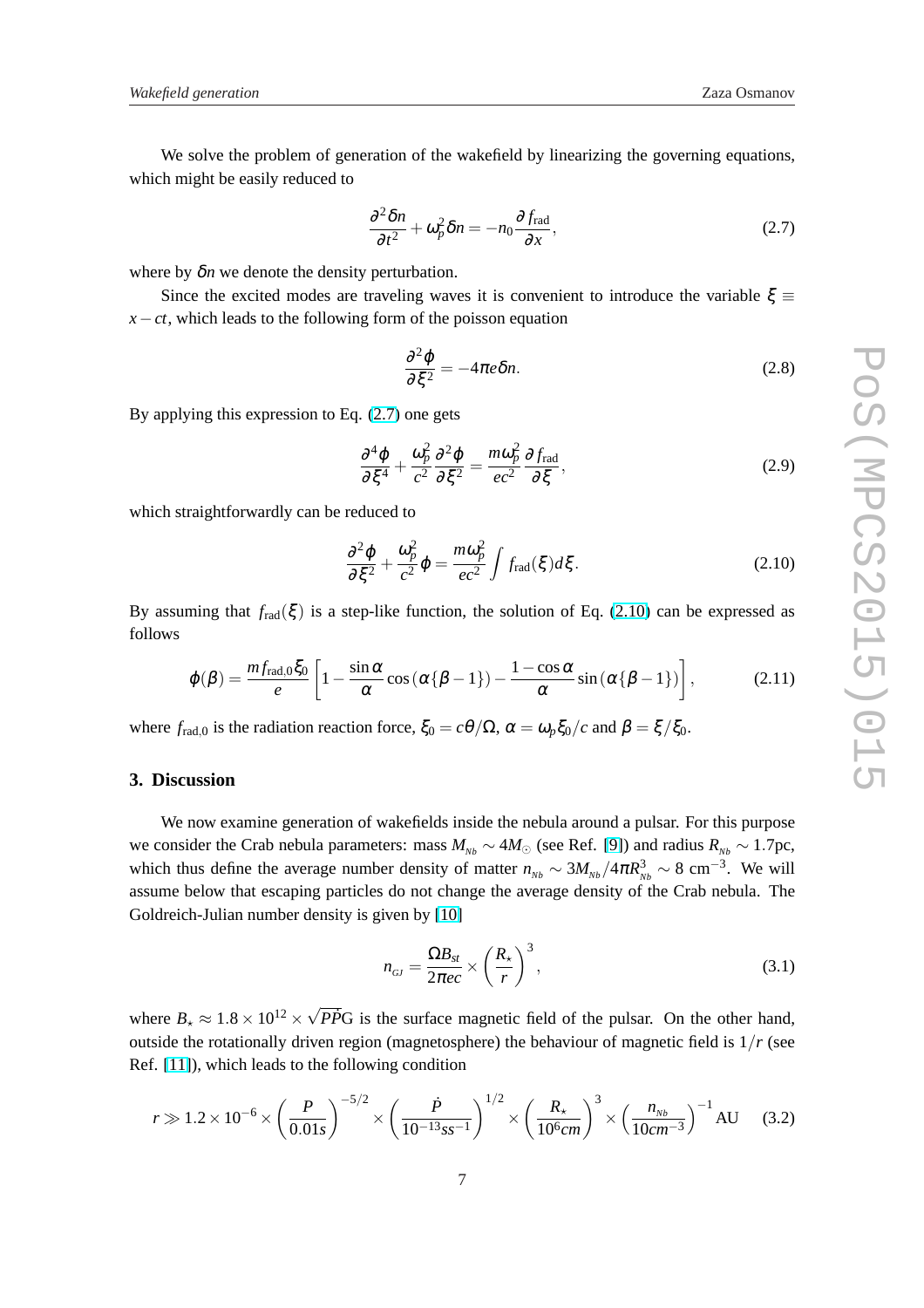<span id="page-7-0"></span>It is clear that the effect we are interested in strongly depends on the luminosity of a pulsar. In general there is a special class of pulsars, the so called *X*-ray pulsars, which exhibit extremely high values of luminosity. It is believed that their emission has a synchrotron origin. This process is maintained due to the quasi-linear diffusion (see Ref. [\[12\]](#page-8-0)), when the opening angle of a radiation cone is expressed as [\[13\]](#page-8-0)

$$
\theta \approx 0.14 \times \left(\frac{0.01s}{P}\right)^{1/2} \times \left(\frac{R_{\star}}{10^6 cm}\right)^{1/2} \text{rad.}
$$
 (3.3)

If the electrons are trapped inside the wakefield, they will inevitably experience the potential difference [see Eqs.  $(2.2),(2.3),(1.3)$  $(2.2),(2.3),(1.3)$  $(2.2),(2.3),(1.3)$  $(2.2),(2.3),(1.3)$  $(2.2),(2.3),(1.3)$  and  $(3.3)$ ]

$$
\varepsilon(\text{eV}) \approx 5.4 \times \left(\frac{\kappa}{0.01}\right) \times \left(\frac{P}{0.01\text{s}}\right)^{-5/2} \times \left(\frac{\dot{P}}{10^{-13}\text{ss}^{-1}}\right) \times \left(\frac{M}{1.5M_{\odot}}\right) \times \left(\frac{R_{\star}}{10^{6}\text{cm}}\right)^{-1/2} \times \left(\frac{r}{0.01\text{AU}}\right)^{-2}.
$$
 (3.4)

It is seen that, for example, on distances 0.01 AU from the Crab pulsar the potential difference will be of the order of 4 eV; for  $r \sim 0.001$  AU we find  $\varepsilon$ (eV)  $\sim 0.4$  keV.

Since the most energetic pulsars are the so called newly born young millisecond pulsars [\[14\]](#page-8-0), it is interesting to estimate the wakefield generation for this particular class of pulsars too. By considering  $P \sim 0.001$ s and  $\dot{P} \sim 10^{-12}$ ss<sup>-1</sup> one can show that for 0.01 AU the potential difference will be  $\sim$  2 keV.

#### **4. Summary**

- 1. We have examined the excitation of wakefield in the media surrounding a pulsar. The problem has been studied in a one dimensional approximation, assuming that the particles follow along the magnetic field lines. Therefore, we started from the one-dimensional form of the momentum equation, the continuity equation and the Poisson equation, linearized them, and solved the resulting equations in the case where the radiation force has a simple step-like form.
- 2. The model has been applied to the Crab-like pulsars and the newly born young millisecond pulsars. It was shown that in case of the Crab-like pulsars, trapped electrons will be subject to the potential difference of the order of 0.4 keV, whereas for the newly born pulsars this value can be even higher, of the order 2 keV.

### **Acknowledgments**

ZO was partially supported by the Shota Rustaveli National Science Foundation grant (N31/49).

## **References**

[1] Tajima, T., & Dawson, J. M., 1979, *Phys. Rev. Lett.*, **43**, 267